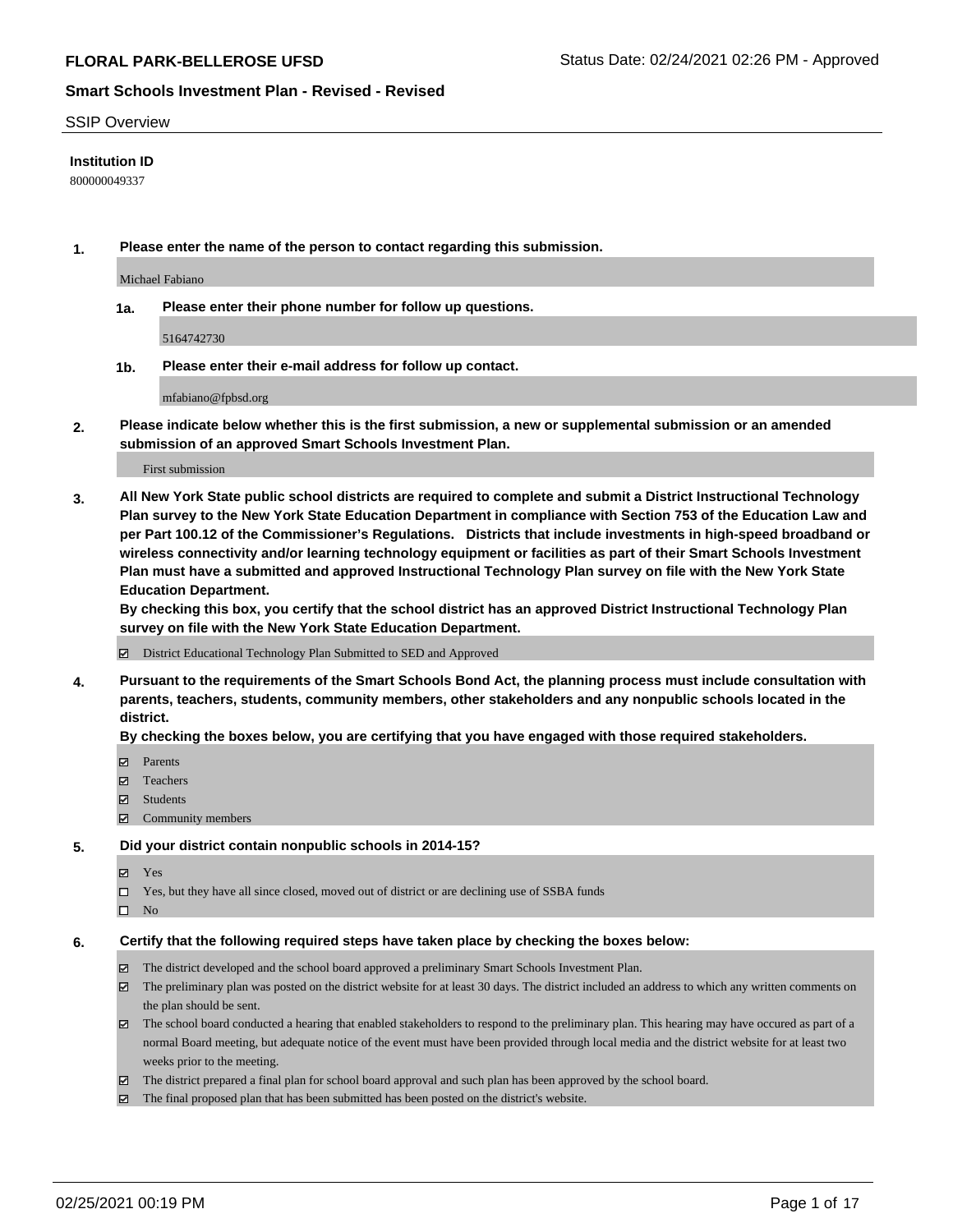SSIP Overview

**6a. Please upload the proposed Smart Schools Investment Plan (SSIP) that was posted on the district's website, along with any supporting materials. Note that this should be different than your recently submitted Educational Technology Survey. The Final SSIP, as approved by the School Board, should also be posted on the website and remain there during the course of the projects contained therein.**

Floral Park-Proposed-SSB-final.pdf

**6b. Enter the webpage address where the final Smart Schools Investment Plan is posted. The Plan should remain posted for the life of the included projects.**

https://www.fpbsd.org/Page/4255

**7. Please enter an estimate of the total number of students and staff that will benefit from this Smart Schools Investment Plan based on the cumulative projects submitted to date.**

1,600

**8. An LEA/School District may partner with one or more other LEA/School Districts to form a consortium to pool Smart Schools Bond Act funds for a project that meets all other Smart School Bond Act requirements. Each school district participating in the consortium will need to file an approved Smart Schools Investment Plan for the project and submit a signed Memorandum of Understanding that sets forth the details of the consortium including the roles of each respective district.**

 $\Box$  The district plans to participate in a consortium to partner with other school district(s) to implement a Smart Schools project.

## **9. Please enter the name and 6-digit SED Code for each LEA/School District participating in the Consortium.**

| Partner LEA/District | ISED BEDS Code |
|----------------------|----------------|
| (No Response)        | (No Response)  |

# **10. Please upload a signed Memorandum of Understanding with all of the participating Consortium partners.**

(No Response)

**11. Your district's Smart Schools Bond Act Allocation is:**

\$432,512

## **12. Final 2014-15 BEDS Enrollment to calculate Nonpublic Sharing Requirement**

|            | l Public Enrollment | Nonpublic Enrollment | Total Enrollment | I Nonpublic Percentage |
|------------|---------------------|----------------------|------------------|------------------------|
| Enrollment | .474                | 239                  | 713.00           | 13.95                  |

**13. This table compares each category budget total, as entered in that category's page, to the total expenditures listed in the category's expenditure table. Any discrepancies between the two must be resolved before submission.**

|                                          | Sub-Allocations | <b>Expenditure Totals</b> | <b>Difference</b> |
|------------------------------------------|-----------------|---------------------------|-------------------|
| <b>School Connectivity</b>               | 0.00            | 0.00                      | 0.00              |
| Connectivity Projects for<br>Communities | 0.00            | 0.00                      | 0.00              |
| Classroom Technology                     | 372,666.00      | 372,666.00                | 0.00              |
| Pre-Kindergarten Classrooms              | 0.00            | 0.00                      | 0.00              |
| Replace Transportable<br>Classrooms      | 0.00            | 0.00                      | 0.00              |
| <b>High-Tech Security Features</b>       | 0.00            | 0.00                      | 0.00              |
| Nonpublic Loan                           | 59,750.00       | 59,750.00                 | 0.00              |
| Totals:                                  |                 |                           |                   |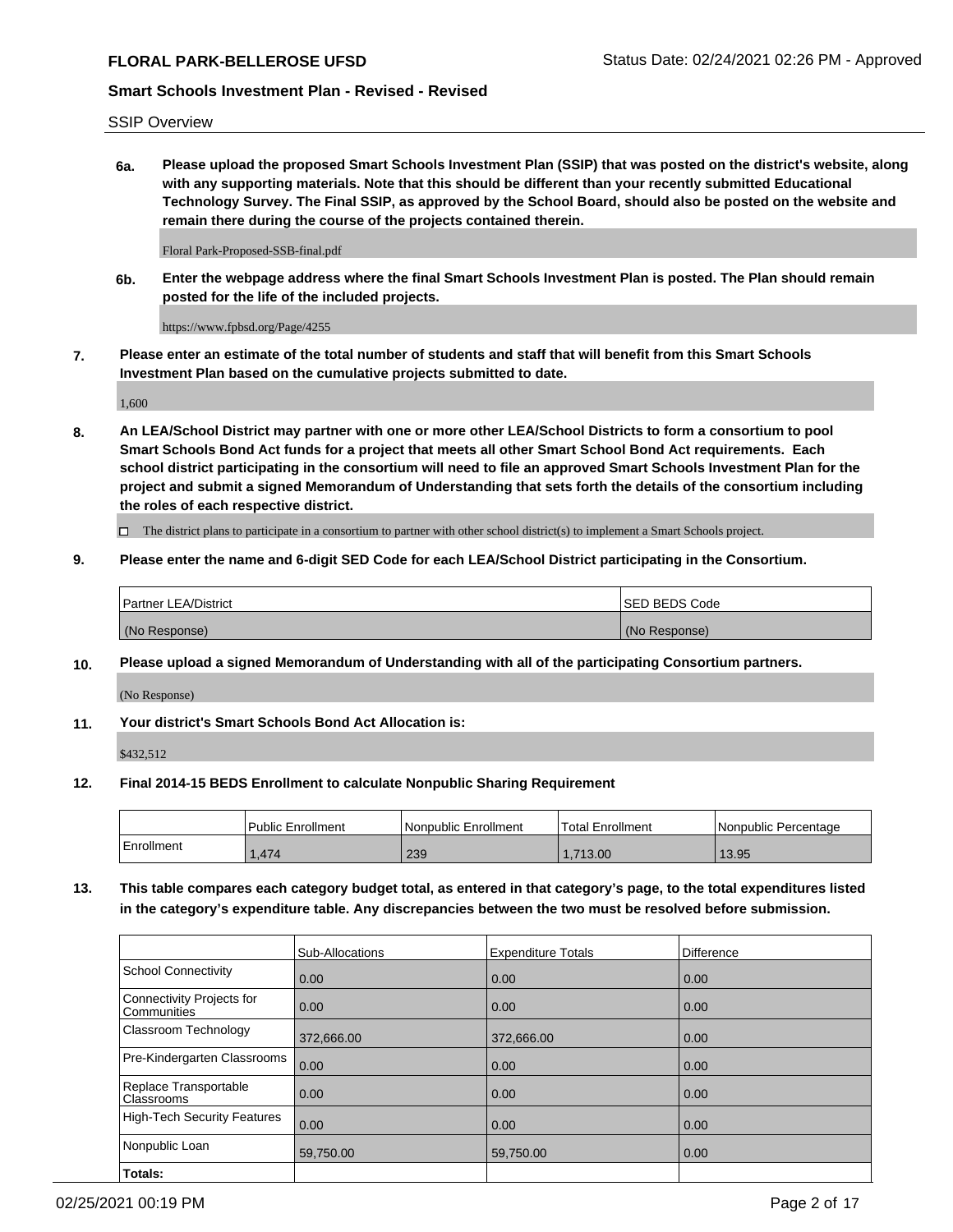SSIP Overview

| 432,416                | 432,416              | 0                 |
|------------------------|----------------------|-------------------|
| <b>Sub-Allocations</b> | l Expenditure Totals | <b>Difference</b> |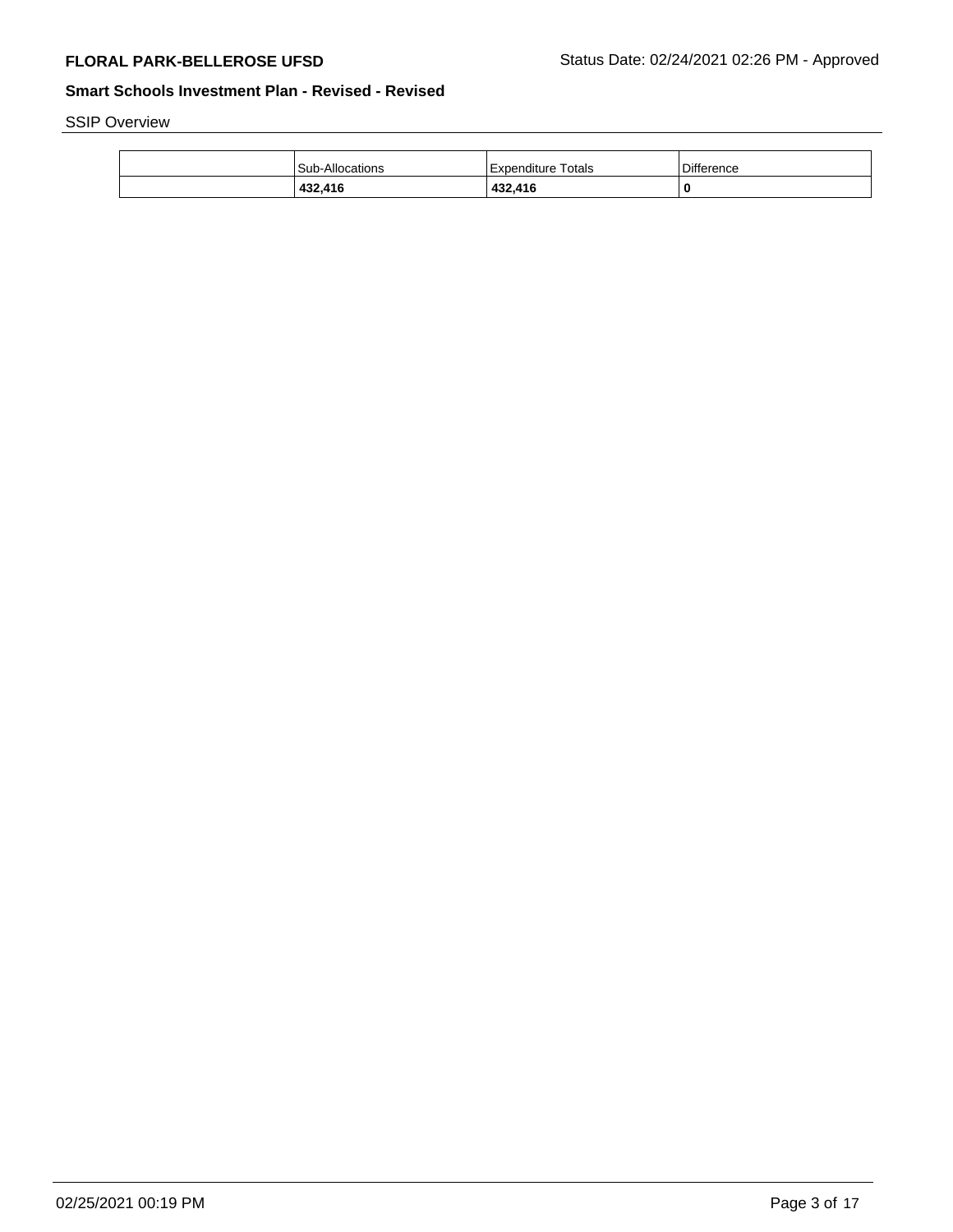School Connectivity

- **1. In order for students and faculty to receive the maximum benefit from the technology made available under the Smart Schools Bond Act, their school buildings must possess sufficient connectivity infrastructure to ensure that devices can be used during the school day. Smart Schools Investment Plans must demonstrate that:**
	- **• sufficient infrastructure that meets the Federal Communications Commission's 100 Mbps per 1,000 students standard currently exists in the buildings where new devices will be deployed, or**
	- **• is a planned use of a portion of Smart Schools Bond Act funds, or**
	- **• is under development through another funding source.**

**Smart Schools Bond Act funds used for technology infrastructure or classroom technology investments must increase the number of school buildings that meet or exceed the minimum speed standard of 100 Mbps per 1,000 students and staff within 12 months. This standard may be met on either a contracted 24/7 firm service or a "burstable" capability. If the standard is met under the burstable criteria, it must be:**

**1. Specifically codified in a service contract with a provider, and**

**2. Guaranteed to be available to all students and devices as needed, particularly during periods of high demand, such as computer-based testing (CBT) periods.**

**Please describe how your district already meets or is planning to meet this standard within 12 months of plan submission.**

The school district contracts with Nassau Boces for 200 MB internet service, the number of students we have is 1,600, so we would require 160MB. The district has also installed a 1GB backup connection from Verizon.

- **1a. If a district believes that it will be impossible to meet this standard within 12 months, it may apply for a waiver of this requirement, as described on the Smart Schools website. The waiver must be filed and approved by SED prior to submitting this survey.**
	- $\Box$  By checking this box, you are certifying that the school district has an approved waiver of this requirement on file with the New York State Education Department.
- **2. Connectivity Speed Calculator (Required). If the district currently meets the required speed, enter "Currently Met" in the last box: Expected Date When Required Speed Will be Met.**

|                  | l Number of<br>Students | Reauired Speed<br>l in Mbps | Current Speed in<br>l Mbps | Expected Speed<br>Ito be Attained   | Expected Date<br>When Required |
|------------------|-------------------------|-----------------------------|----------------------------|-------------------------------------|--------------------------------|
|                  |                         |                             |                            | Within 12 Months  Speed Will be Met |                                |
| Calculated Speed | 1,600                   | 160.00                      | 200                        | 1,200 MB/s                          | Met                            |

**3. Describe how you intend to use Smart Schools Bond Act funds for high-speed broadband and/or wireless connectivity projects in school buildings.**

(No Response)

**4. Describe the linkage between the district's District Instructional Technology Plan and how the proposed projects will improve teaching and learning. (There should be a link between your response to this question and your responses to Question 1 in Section IV - NYSED Initiatives Alignment: "Explain how the district use of instructional technology will serve as a part of a comprehensive and sustained effort to support rigorous academic standards attainment and performance improvement for students."** 

**Your answer should also align with your answers to the questions in Section II - Strategic Technology Planning and the associated Action Steps in Section III - Action Plan.)**

(No Response)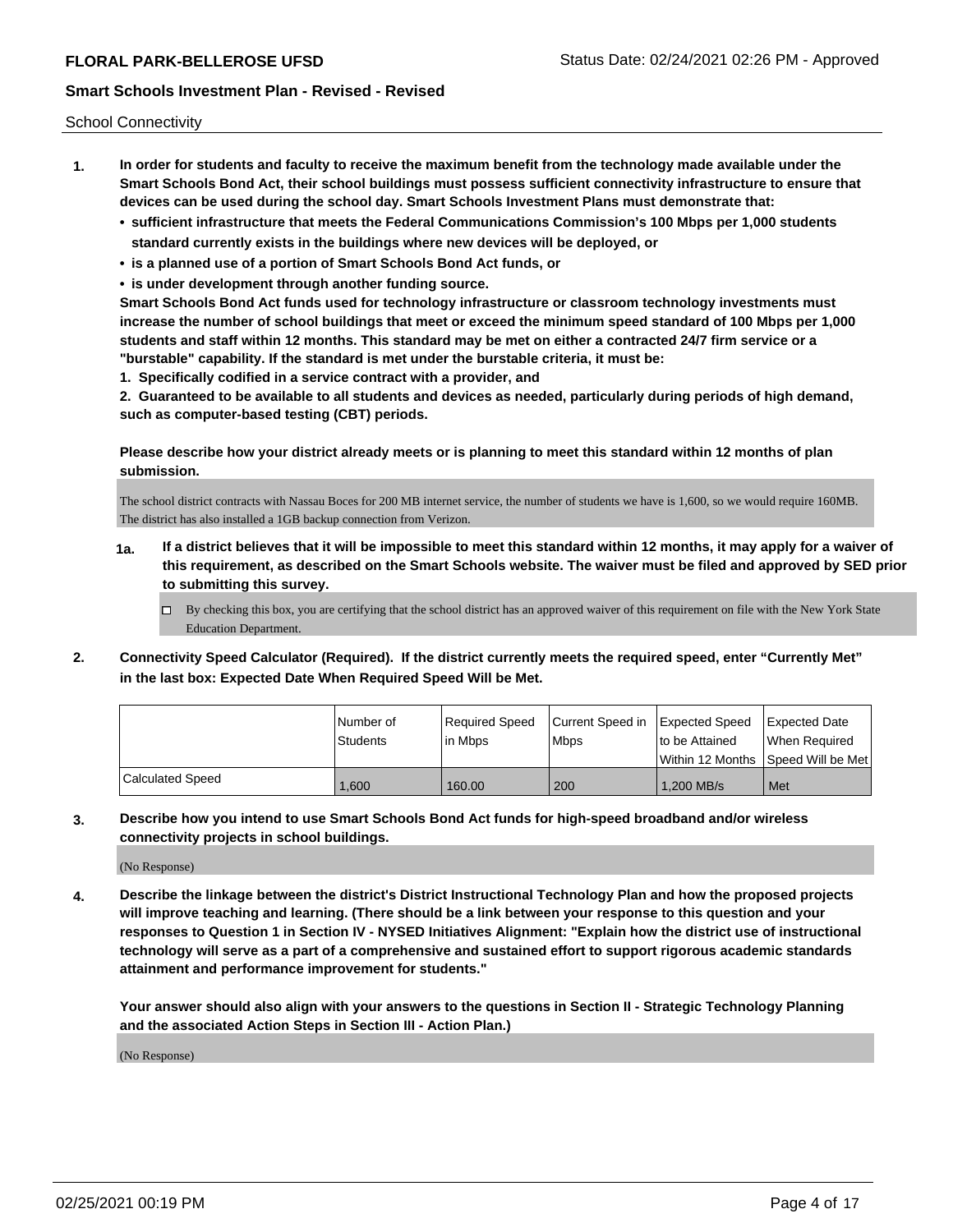School Connectivity

**5. If the district wishes to have students and staff access the Internet from wireless devices within the school building, or in close proximity to it, it must first ensure that it has a robust Wi-Fi network in place that has sufficient bandwidth to meet user demand.**

**Please describe how you have quantified this demand and how you plan to meet this demand.**

(No Response)

**6. Smart Schools plans with any expenditures in the School Connectivity category require a project number from the Office of Facilities Planning. Districts must submit an SSBA LOI and receive project numbers prior to submitting the SSIP. As indicated on the LOI, some projects may be eligible for a streamlined review and will not require a building permit.**

**Please indicate on a separate row each project number given to you by the Office of Facilities Planning.**

| Project Number |  |
|----------------|--|
|                |  |
| (No Response)  |  |

**7. Certain high-tech security and connectivity infrastructure projects may be eligible for an expedited review process as determined by the Office of Facilities Planning.**

**Was your project deemed eligible for streamlined review?**

(No Response)

**8. Include the name and license number of the architect or engineer of record.**

| Name          | License Number |
|---------------|----------------|
| (No Response) | (No Response)  |

## **9. Public Expenditures – Loanable (Counts toward the nonpublic loan calculation)**

| Select the allowable expenditure type.      | <b>PUBLIC</b> Items to be | Quantity         | Cost Per Item    | <b>Total Cost</b> |
|---------------------------------------------|---------------------------|------------------|------------------|-------------------|
| Repeat to add another item under each type. | l Purchased               |                  |                  |                   |
| <b>Other Costs</b>                          | (No Response)             | (No<br>Response) | (No<br>Response) | $\overline{0.00}$ |
|                                             |                           | -0               | 0.00             |                   |

## **10. Public Expenditures – Non-Loanable (Does not count toward nonpublic loan calculation)**

| Select the allowable expenditure<br>type.<br>Repeat to add another item under | <b>PUBLIC</b> Items to be purchased | Quantity      | Cost per Item | <b>Total Cost</b> |
|-------------------------------------------------------------------------------|-------------------------------------|---------------|---------------|-------------------|
| each type.<br>(No Response)                                                   | (No Response)                       | (No Response) | (No Response) | 0.00              |
|                                                                               |                                     | 0             | 0.00          |                   |

## **11. Final 2014-15 BEDS Enrollment to calculate Nonpublic Sharing Requirement (no changes allowed.)**

|            | Public Enrollment | l Nonpublic Enrollment | <sup>1</sup> Total Enrollment | I Nonpublic Percentage |
|------------|-------------------|------------------------|-------------------------------|------------------------|
| Enrollment | .474              | 239                    | .713.00                       | 13.95                  |

**12. Total Public Budget - Loanable (Counts toward the nonpublic loan calculation)**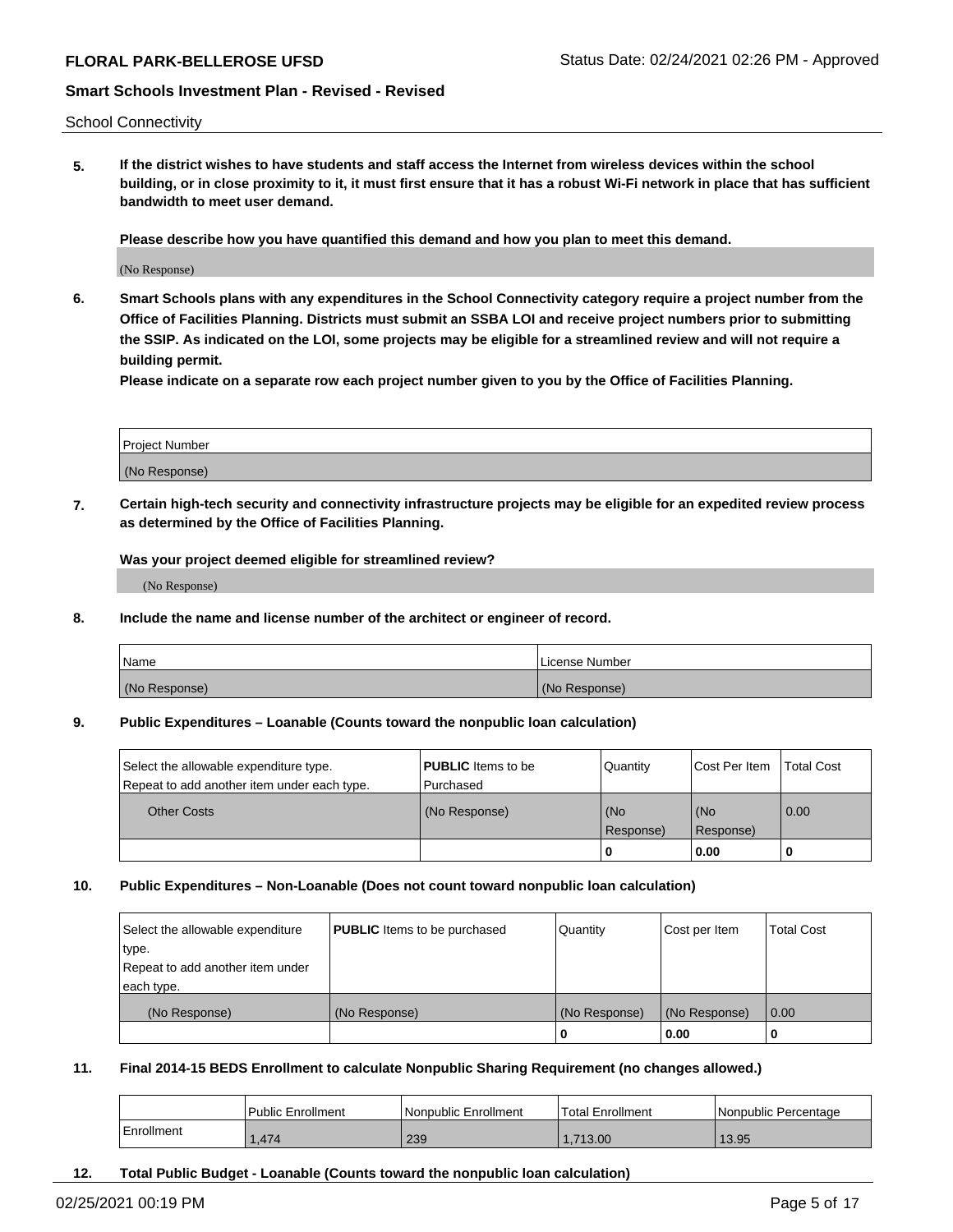School Connectivity

|                                                             | <b>Public Allocations</b> | <b>Estimated Nonpublic Loan</b><br>Amount | <b>Estimated Total Sub-Allocations</b> |
|-------------------------------------------------------------|---------------------------|-------------------------------------------|----------------------------------------|
| Network/Access Costs                                        | (No Response)             | 0.00                                      | 0.00                                   |
| School Internal Connections and (No Response)<br>Components |                           | 0.00                                      | 0.00                                   |
| Other                                                       | (No Response)             | 0.00                                      | 0.00                                   |
| Totals:                                                     | 0.00                      | 0                                         | 0                                      |

# **13. Total Public Budget – Non-Loanable (Does not count toward the nonpublic loan calculation)**

|                                            | Sub-<br>Allocation |
|--------------------------------------------|--------------------|
| Network/Access Costs                       | (No Response)      |
| <b>Outside Plant Costs</b>                 | (No Response)      |
| School Internal Connections and Components | (No Response)      |
| <b>Professional Services</b>               | (No Response)      |
| Testing                                    | (No Response)      |
| <b>Other Upfront Costs</b>                 | (No Response)      |
| <b>Other Costs</b>                         | (No Response)      |
| Totals:                                    | 0.00               |

# **14. School Connectivity Totals**

|                          | Total Sub-Allocations |
|--------------------------|-----------------------|
| Total Loanable Items     | 0.00                  |
| Total Non-Ioanable Items | 0.00                  |
| <b>Totals:</b>           |                       |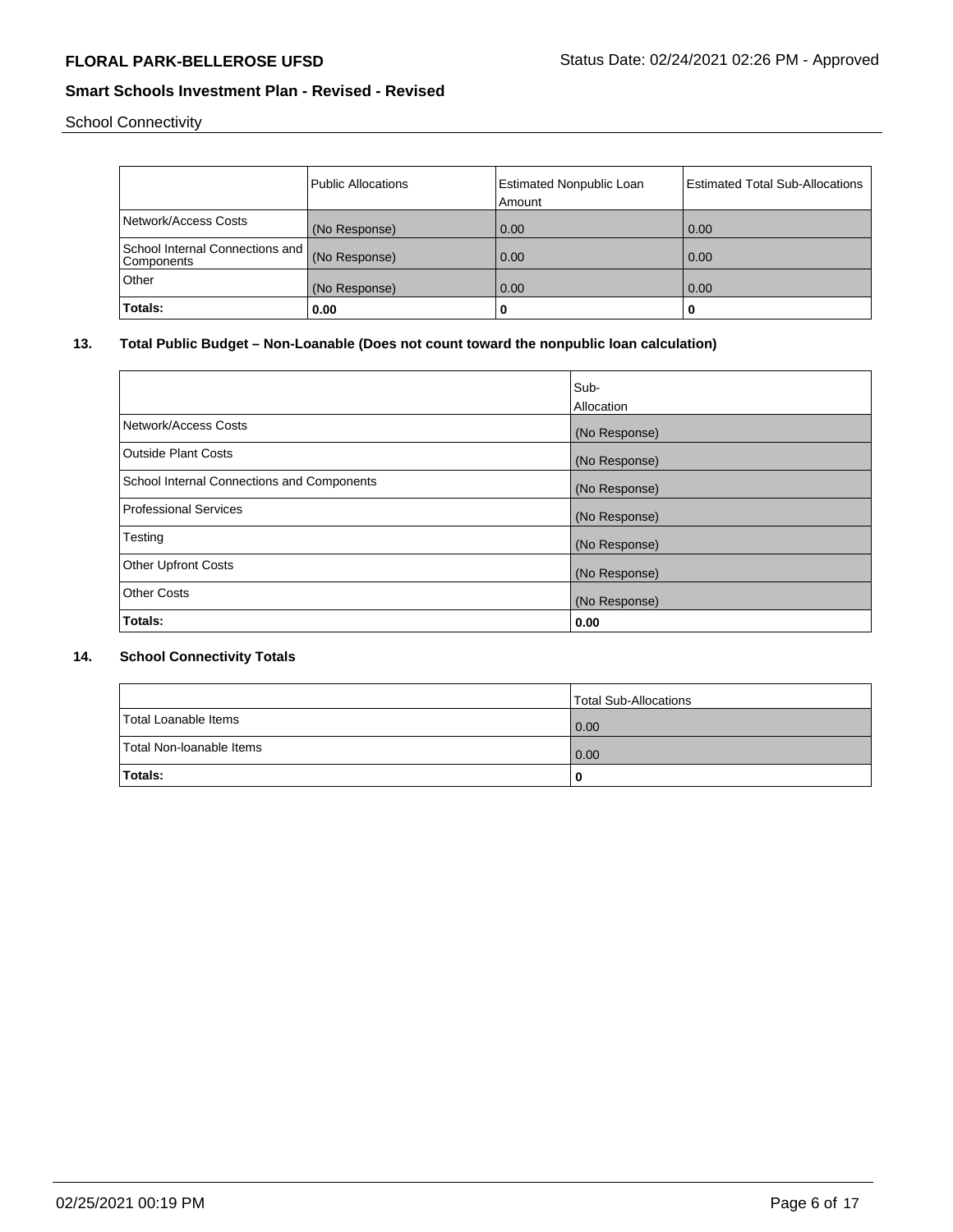Community Connectivity (Broadband and Wireless)

**1. Describe how you intend to use Smart Schools Bond Act funds for high-speed broadband and/or wireless connectivity projects in the community.**

(No Response)

**2. Please describe how the proposed project(s) will promote student achievement and increase student and/or staff access to the Internet in a manner that enhances student learning and/or instruction outside of the school day and/or school building.**

(No Response)

**3. Community connectivity projects must comply with all the necessary local building codes and regulations (building and related permits are not required prior to plan submission).**

 $\Box$  I certify that we will comply with all the necessary local building codes and regulations.

**4. Please describe the physical location of the proposed investment.**

(No Response)

**5. Please provide the initial list of partners participating in the Community Connectivity Broadband Project, along with their Federal Tax Identification (Employer Identification) number.**

| <b>Project Partners</b> | l Federal ID # |
|-------------------------|----------------|
| (No Response)           | (No Response)  |

**6. Please detail the type, quantity, per unit cost and total cost of the eligible items under each sub-category.**

| Select the allowable expenditure | Item to be purchased | Quantity      | Cost per Item | <b>Total Cost</b> |
|----------------------------------|----------------------|---------------|---------------|-------------------|
| type.                            |                      |               |               |                   |
| Repeat to add another item under |                      |               |               |                   |
| each type.                       |                      |               |               |                   |
| (No Response)                    | (No Response)        | (No Response) | (No Response) | 0.00              |
|                                  |                      | o             | 0.00          |                   |

**7. If you are submitting an allocation for Community Connectivity, complete this table.**

**Note that the calculated Total at the bottom of the table must equal the Total allocation for this category that you entered in the SSIP Overview overall budget.**

|                                    | Sub-Allocation |
|------------------------------------|----------------|
| Network/Access Costs               | (No Response)  |
| Outside Plant Costs                | (No Response)  |
| <b>Tower Costs</b>                 | (No Response)  |
| <b>Customer Premises Equipment</b> | (No Response)  |
| <b>Professional Services</b>       | (No Response)  |
| Testing                            | (No Response)  |
| <b>Other Upfront Costs</b>         | (No Response)  |
| <b>Other Costs</b>                 | (No Response)  |
| Totals:                            | 0.00           |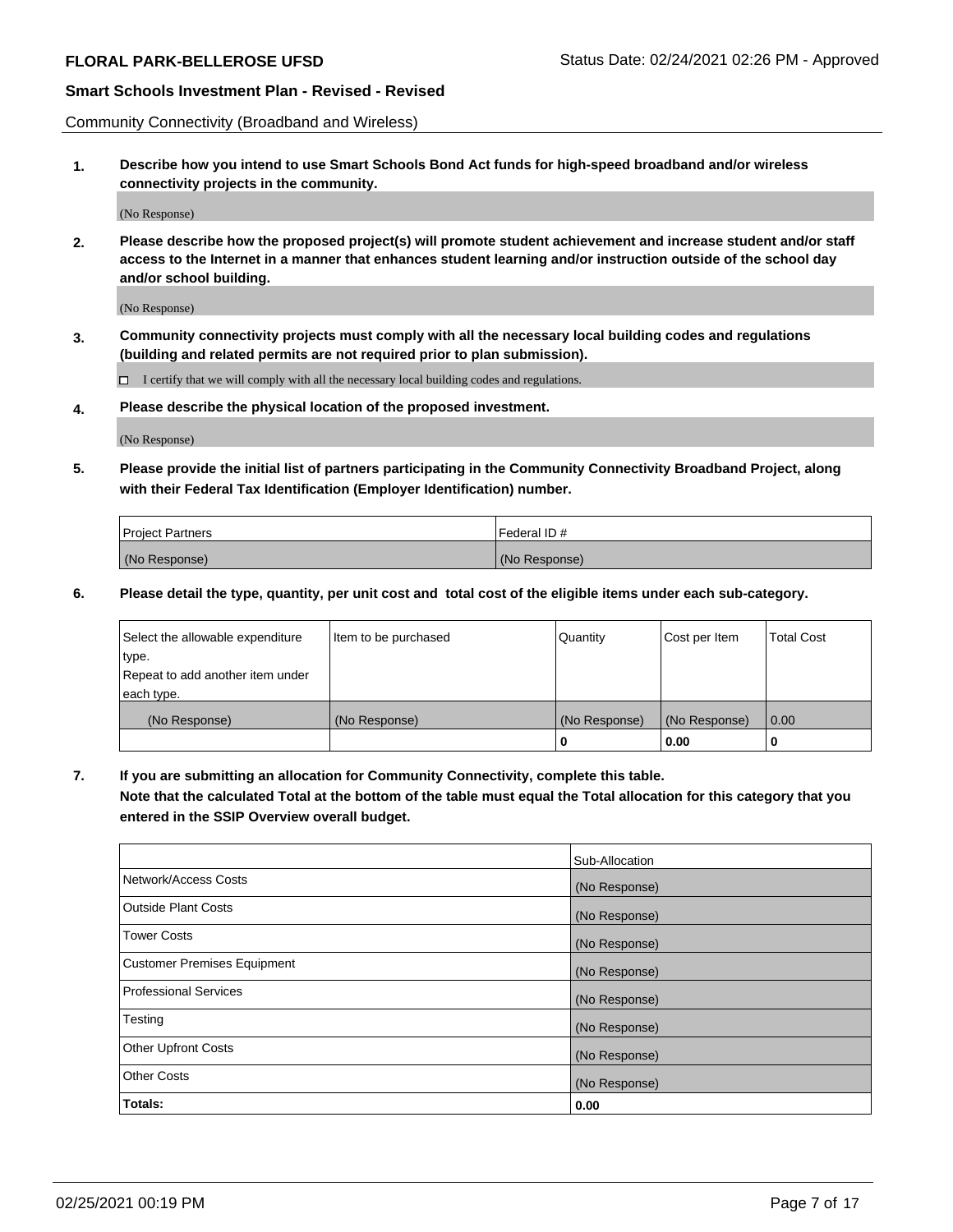## Classroom Learning Technology

**1. In order for students and faculty to receive the maximum benefit from the technology made available under the Smart Schools Bond Act, their school buildings must possess sufficient connectivity infrastructure to ensure that devices can be used during the school day. Smart Schools Investment Plans must demonstrate that sufficient infrastructure that meets the Federal Communications Commission's 100 Mbps per 1,000 students standard currently exists in the buildings where new devices will be deployed, or is a planned use of a portion of Smart Schools Bond Act funds, or is under development through another funding source. Smart Schools Bond Act funds used for technology infrastructure or classroom technology investments must increase the number of school buildings that meet or exceed the minimum speed standard of 100 Mbps per 1,000 students and staff within 12 months. This standard may be met on either a contracted 24/7 firm service or a "burstable" capability. If the standard is met under the burstable criteria, it must be: 1. Specifically codified in a service contract with a provider, and**

**2. Guaranteed to be available to all students and devices as needed, particularly during periods of high demand, such as computer-based testing (CBT) periods.**

**Please describe how your district already meets or is planning to meet this standard within 12 months of plan submission.**

The District has sufficient infrastructure that meets the Federal Communications Commission's 100 Mbps per 1,000 students standard currently exists in the buildings where new devices will be deployed. Current total bandwidth totals 1.2 Gbps of Internet service through two seperate service providers. This meets the minimum standards and also provides redundancy throughout our campus.

- **1a. If a district believes that it will be impossible to meet this standard within 12 months, it may apply for a waiver of this requirement, as described on the Smart Schools website. The waiver must be filed and approved by SED prior to submitting this survey.**
	- By checking this box, you are certifying that the school district has an approved waiver of this requirement on file with the New York State Education Department.
- **2. Connectivity Speed Calculator (Required). If the district currently meets the required speed, enter "Currently Met" in the last box: Expected Date When Required Speed Will be Met.**

|                  | l Number of<br>Students | Required Speed<br>lin Mbps | Current Speed in Expected Speed<br><b>Mbps</b> | to be Attained<br>Within 12 Months | Expected Date<br>When Reauired<br>Speed Will be Met |
|------------------|-------------------------|----------------------------|------------------------------------------------|------------------------------------|-----------------------------------------------------|
| Calculated Speed | .600                    | 160.00                     | 1.200                                          | 1.200                              | Met                                                 |

**3. If the district wishes to have students and staff access the Internet from wireless devices within the school building, or in close proximity to it, it must first ensure that it has a robust Wi-Fi network in place that has sufficient bandwidth to meet user demand.**

**Please describe how you have quantified this demand and how you plan to meet this demand.**

Over the Summer 2019, the district installed a comprehensive WiFi infrastructure to support over 3,000 devices. This includes the placement of over 150 antennas through our campus and all new Cat6 and Cat6a cable.

**4. All New York State public school districts are required to complete and submit an Instructional Technology Plan survey to the New York State Education Department in compliance with Section 753 of the Education Law and per Part 100.12 of the Commissioner's Regulations.**

**Districts that include educational technology purchases as part of their Smart Schools Investment Plan must have a submitted and approved Instructional Technology Plan survey on file with the New York State Education Department.**

- By checking this box, you are certifying that the school district has an approved Instructional Technology Plan survey on file with the New York State Education Department.
- **5. Describe the devices you intend to purchase and their compatibility with existing or planned platforms or systems. Specifically address the adequacy of each facility's electrical, HVAC and other infrastructure necessary to install and support the operation of the planned technology.**

The district plans to purchase iPads. The district has ensured that all facilities have the necessary infrastructure to accommodate these devices. These types of devices are already in use in our environment.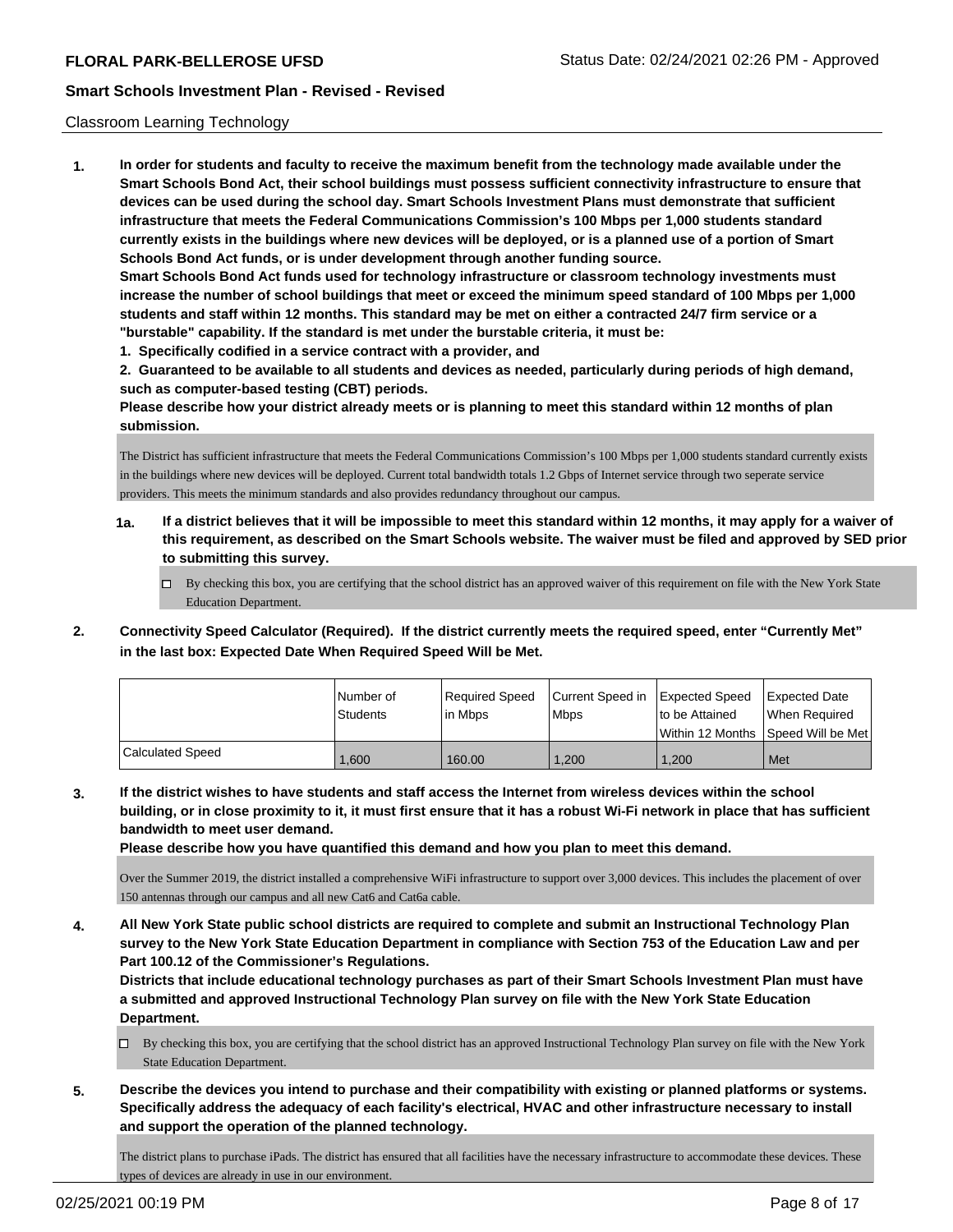## Classroom Learning Technology

- **6. Describe how the proposed technology purchases will:**
	- **> enhance differentiated instruction;**
	- **> expand student learning inside and outside the classroom;**
	- **> benefit students with disabilities and English language learners; and**
	- **> contribute to the reduction of other learning gaps that have been identified within the district.**

**The expectation is that districts will place a priority on addressing the needs of students who struggle to succeed in a rigorous curriculum. Responses in this section should specifically address this concern and align with the district's Instructional Technology Plan (in particular Question 2 of E. Curriculum and Instruction: "Does the district's instructional technology plan address the needs of students with disabilities to ensure equitable access to instruction, materials and assessments?" and Question 3 of the same section: "Does the district's instructional technology plan address the provision of assistive technology specifically for students with disabilities to ensure access to and participation in the general curriculum?")**

**In addition, describe how the district ensures equitable access to instruction, materials and assessments and participation in the general curriculum for both SWD and English Language Learners/Multilingual Learners (ELL/MLL) students.**

The District's Technology Plan is to establish a culture of collaboration, creativity, critical thinking and authentic learning that promotes socially conscious citizens who are college- and career-ready. The use of iPads in classroom instruction will allow our students to feel valued and empowered to contribute to a global community.Through the integration of this technology, the district aims:

• To transform learning by boosting creativity and tapping into student choice and interest, allowing for personalized learning and sharing with authentic audiences.

 • To increase teacher and student confidence with transformative learning practices by increasing professional development by teacher leaders, for teachers. This includes administrative modeling, expectations and best practices.

• To ensure all teachers will be engaging students in using the device to make certain that there is equitable opportunity to learn.

 • Ensure all our Schools will successfully incorporate the infrastructure, devices, professional development, content and human capacity necessary to implement the one-to-one initiative.

 • By September 2021, the school community will consistently incorporate a Learning Management System, grade book, parent portal and other digital resources for communication, collaboration and professional practice. When high quality teaching is infused with the dynamic use of technology, personalized student learning becomes possible.

All students will benefit from the integration of this technology in the following ways:

• Students have the tools to be more creative

- Students have the tools to individualize their own learning
- Students have less to carry!
- Students have more choice in the work they produce
- Classes are more collaborative and engaging
- Students learn to use technology for organization and learning-not just entertainment and communication

Our special needs and ENL educators are finding that iPads can be a vital tool to support independence. What sets the iPad apart from other devices is the simple and visually robust user interface that can be used by almost everyone. It's also a highly customizable device that can be set up with applications and assistive features to support a variety of special needs. Apple has provided our Special Education and ENL Staff interactive PD sessions to explore the key features built into their products for students with special needs. iPads offer a rich set of accessibility features that can be customized to help diverse learners succeed. Teachers are reviewing applications, there are a number of components to consider, including: • Differentiation: How adaptable is the application to the population you are serving?

• Alignment: How well does the application align with their curriculum and their targeted goals for students?

• Data collection: What kind of feedback does the app provide to document progress?

• Motivation: How well do students respond to the application?

Read2Go: An app that works with Book share.. Bookshare.org provides electronic copies of books and periodicals for readers with print disabilities. The books are downloaded in an electronic form that can be easily modified to meet the needs of readers with diverse disabilities.

**Proloquo2Go**: As one of the first augmentative and alternative communication (AAC) applications made for iOS devices, Proloquo2Go has been around long enough that its bugs have been worked out and it has developed a strong user base. It provides an easy-to-use "voice" for individuals who cannot otherwise speak. One very important feature of Proloquo2Go is its ability to work on iPod, iPad, and iPhone platforms. Being that iPads are new to our district, teachers will continue to meet, evaluate, and expand the availability of new apps for teaching and learning opportunities for all students.

**Read and Write:** An assistive word processor and word reader that can support students with a variety of disabilities.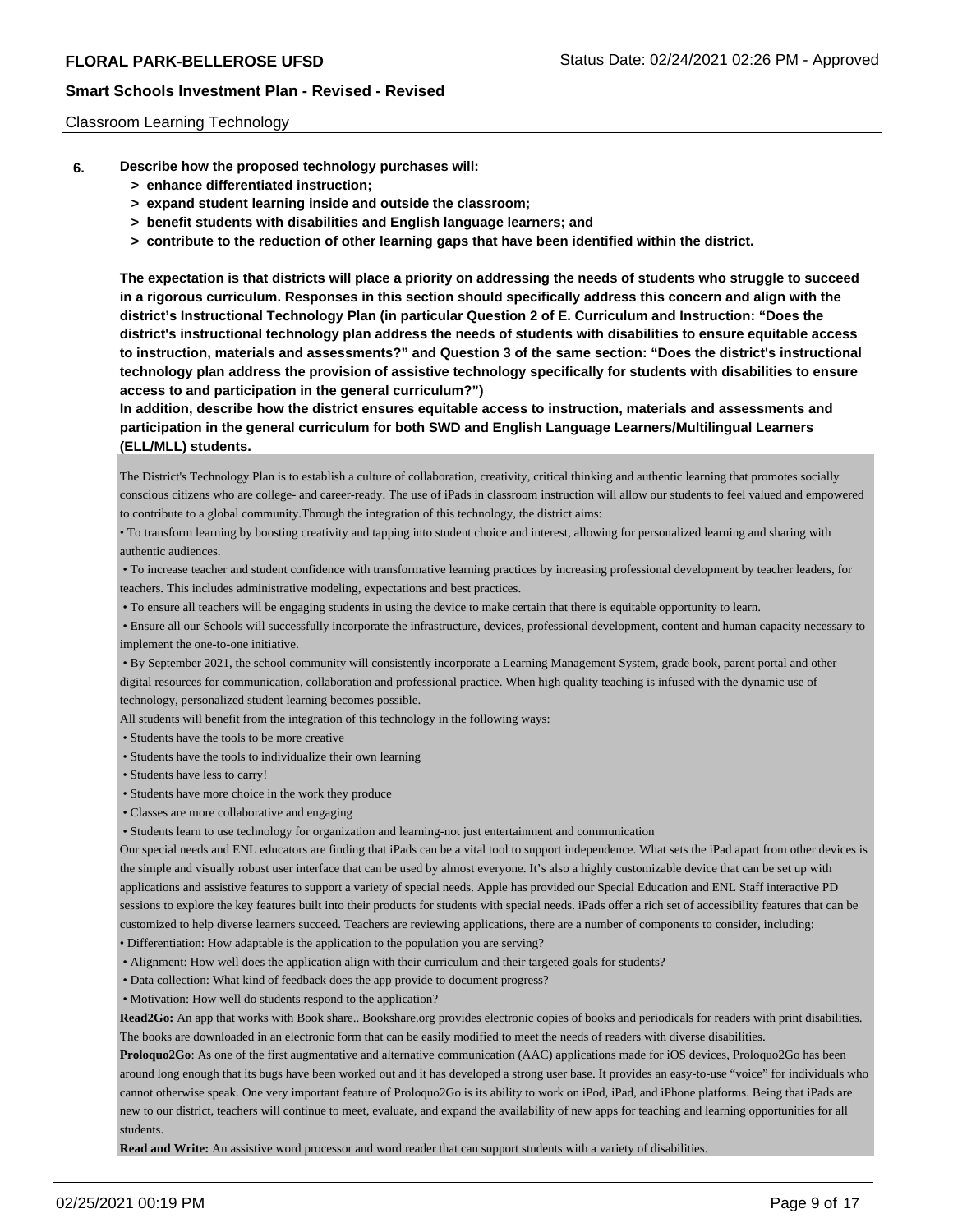## Classroom Learning Technology

**7. Where appropriate, describe how the proposed technology purchases will enhance ongoing communication with parents and other stakeholders and help the district facilitate technology-based regional partnerships, including distance learning and other efforts.**

The district will ensure that parents have resources available through our website which will be accessible on the IPads from home. The district will be providing parent workshops to assist their child in navigating their device.

**8. Describe the district's plan to provide professional development to ensure that administrators, teachers and staff can employ the technology purchased to enhance instruction successfully.**

**Note: This response should be aligned and expanded upon in accordance with your district's response to Question 1 of F. Professional Development of your Instructional Technology Plan: "Please provide a summary of professional development offered to teachers and staff, for the time period covered by this plan, to support technology to enhance teaching and learning. Please include topics, audience and method of delivery within your summary."**

Professional development in the Floral Park-Bellerose School District is rooted in the belief that to succeed in the 21st Century, teachers must be agents of change. They must be dedicated to using change as an impetus to promoting student success and readiness for challenges in various postsecondary workplace or educational environments. As agents of change, teachers will be provided with a diversity of opportunities to become exposed to new ideas and pedagogical strategies. We believe in building upon our teachers' successes by fostering their spirit of intellectual inquiry and rewarding their willingness to take risks and experiment with new ways of promoting greater student success. We take great pride in the high standards our faculty sets for its own professional growth.

Digital Professional learning communities, peer-to-peer lesson sharing, technology coaches and better use of data and formative assessment, combined with less emphasis on "sit and get" professional development sessions eliminate the confines of geography and time. These ever-increasing resources offer teachers and administrators vast new opportunities to collaborate, learn, share, and produce best practices with colleagues in school buildings across the country. Digital leaders establish this type of collaborative culture. They model and are transparent with their own learning. In addition, educators must be engaged in more collaborative, goal-oriented approaches to the evaluation of their own teaching to serve as a personal model for the experiences that they might bring to students.

The District will contract with Apple Professional Services to assist in skill development and also provide pull out sessions for faculty to reflect, observe and new instructional strategies. The following Apple Professional Services will be scheduled for the 2020-21 school year.

• Launch Services (Qty 6) 1-Day Units D2459LL/B APS 1 Day Professional Development

 • Coaching and Ongoing Support (Qty 6) 3-Day Units D4527LL/A APS 3 Consecutive Days Professional Development. This push in support model provides teachers in class support and training to master apps used in the classroom.

 • Leadership for Learning D2459LL/B APS 1 Day Professional Development. This session provides model technology integration lessons to learn and share with other staff. It also provides talking points with principals to assist in coaching teachers to improve their technology skills.

 • Leadership Foundation D2459LL/B APS 1 Day Professional Development. This session focuses on Principal leadership topics. Leaders will learn how to use technology to communicate with stakeholders (parents, students, community). Principals will also develop strategies to model the use of technology in their professional activities.

• Apple Academy (Qty 6) seats D5993LL/B APS PROF DEVELOP APPLE ACADEMY

 • All teachers will become officially Apple Certified to provide additional training within the district. Long term plan is to create a cohort group of faculty to be our in house instructors for future PD activities.

The objective for APL sessions is to provide hands-on and immersive learning experiences to help participants gain confidence and context, enabling them to innovate their instructional practices. Participants will build confidence infusing technology into current learning and teaching practices. We will identify individual learning goals based on new skills and knowledge from prior experiences. Participants will practice and apply skills and knowledge related to learning and teaching practice. Through guided practice from APL specialist, participants will work independently, with a partner, or group members to identify a learning activity from an upcoming unit of study then plan, design, and create a personal learning project. During future coaching and mentoring cycles the APL specialist will support and model integration with individuals within classrooms and other learning spaces.

The focus of Superintendent's Conference Days will be devoted to instructional technology, following a teachers teaching teachers model in a 'summit' environment.

- **9. Districts must contact one of the SUNY/CUNY teacher preparation programs listed on the document on the left side of the page that supplies the largest number of the district's new teachers to request advice on innovative uses and best practices at the intersection of pedagogy and educational technology.**
	- $\boxtimes$  By checking this box, you certify that you have contacted the SUNY/CUNY teacher preparation program that supplies the largest number of your new teachers to request advice on these issues.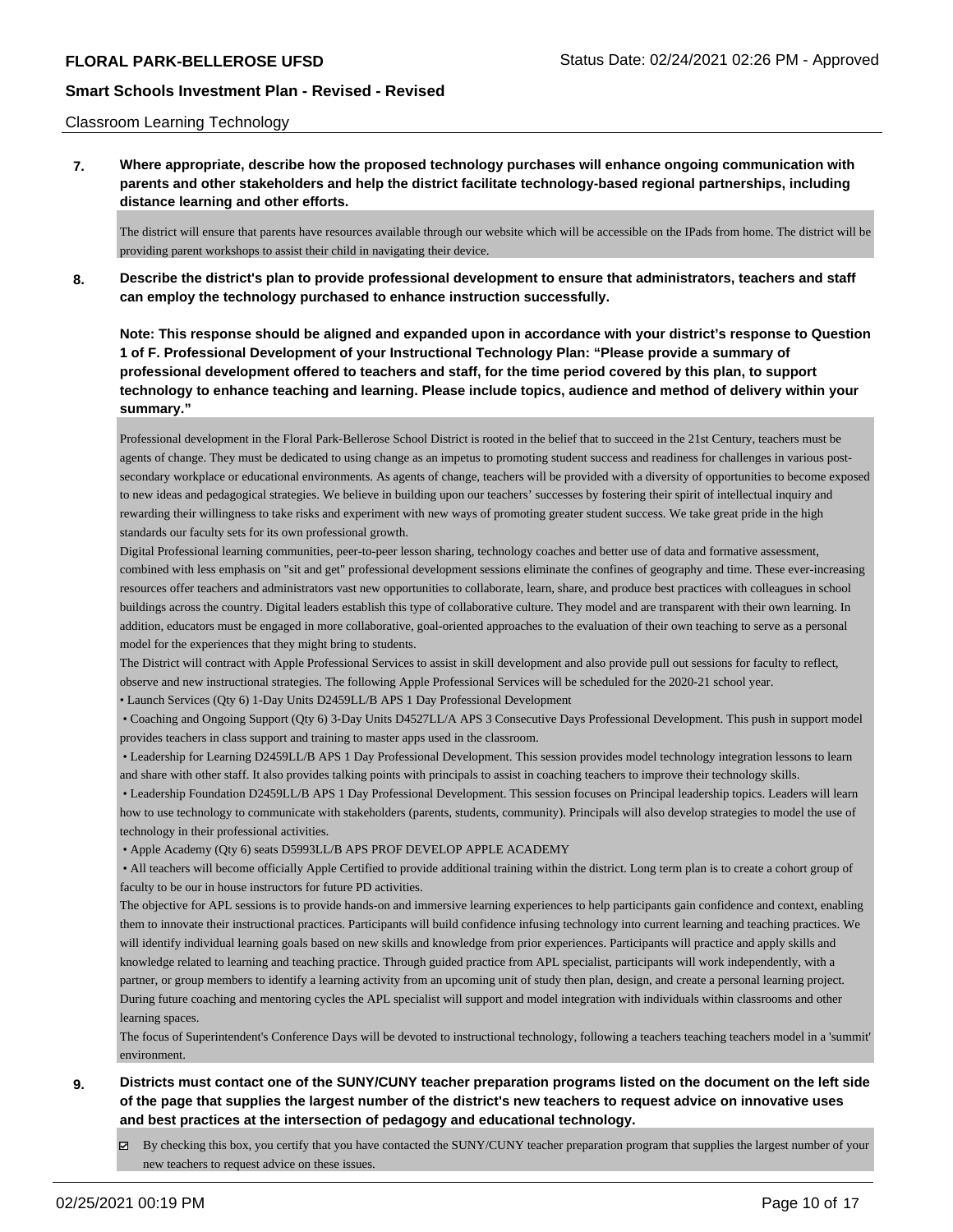Classroom Learning Technology

**9a. Please enter the name of the SUNY or CUNY Institution that you contacted.**

SUNY College at Old Westbury

**9b. Enter the primary Institution phone number.**

516-876-3415

**9c. Enter the name of the contact person with whom you consulted and/or will be collaborating with on innovative uses of technology and best practices.**

Lina Gilic, Ph.D.

**10. To ensure the sustainability of technology purchases made with Smart Schools funds, districts must demonstrate a long-term plan to maintain and replace technology purchases supported by Smart Schools Bond Act funds. This sustainability plan shall demonstrate a district's capacity to support recurring costs of use that are ineligible for Smart Schools Bond Act funding such as device maintenance, technical support, Internet and wireless fees, maintenance of hotspots, staff professional development, building maintenance and the replacement of incidental items. Further, such a sustainability plan shall include a long-term plan for the replacement of purchased devices and equipment at the end of their useful life with other funding sources.**

By checking this box, you certify that the district has a sustainability plan as described above.

**11. Districts must ensure that devices purchased with Smart Schools Bond funds will be distributed, prepared for use, maintained and supported appropriately. Districts must maintain detailed device inventories in accordance with generally accepted accounting principles.**

 $\boxtimes$  By checking this box, you certify that the district has a distribution and inventory management plan and system in place.

**12. Please detail the type, quantity, per unit cost and total cost of the eligible items under each sub-category.**

| Select the allowable expenditure | Item to be Purchased | Quantity | Cost per Item | <b>Total Cost</b> |
|----------------------------------|----------------------|----------|---------------|-------------------|
| type.                            |                      |          |               |                   |
| Repeat to add another item under |                      |          |               |                   |
| each type.                       |                      |          |               |                   |
| <b>Tablet Computers</b>          | l iPad with Cases    | 934      | 399.00        | 372,666.00        |
|                                  |                      | 934      | 399.00        | 372,666           |

## **13. Final 2014-15 BEDS Enrollment to calculate Nonpublic Sharing Requirement (no changes allowed.)**

|            | l Public Enrollment | l Nonpublic Enrollment | <b>Total Enrollment</b> | Nonpublic<br>l Percentage |
|------------|---------------------|------------------------|-------------------------|---------------------------|
| Enrollment | .474                | 239                    | 1,713.00                | 13.95                     |

## **14. If you are submitting an allocation for Classroom Learning Technology complete this table.**

|                         | Public School Sub-Allocation | <b>Estimated Nonpublic Loan</b><br>Amount<br>(Based on Percentage Above) | <b>Estimated Total Public and</b><br>Nonpublic Sub-Allocation |
|-------------------------|------------------------------|--------------------------------------------------------------------------|---------------------------------------------------------------|
| Interactive Whiteboards | (No Response)                | 0.00                                                                     | 0.00                                                          |
| Computer Servers        | (No Response)                | 0.00                                                                     | 0.00                                                          |
| Desktop Computers       | (No Response)                | 0.00                                                                     | 0.00                                                          |
| Laptop Computers        | 0.00                         | 0.00                                                                     | 0.00                                                          |
| <b>Tablet Computers</b> | 372,666.00                   | 59,750.00                                                                | 432,416.00                                                    |
| Other Costs             | (No Response)                | 0.00                                                                     | 0.00                                                          |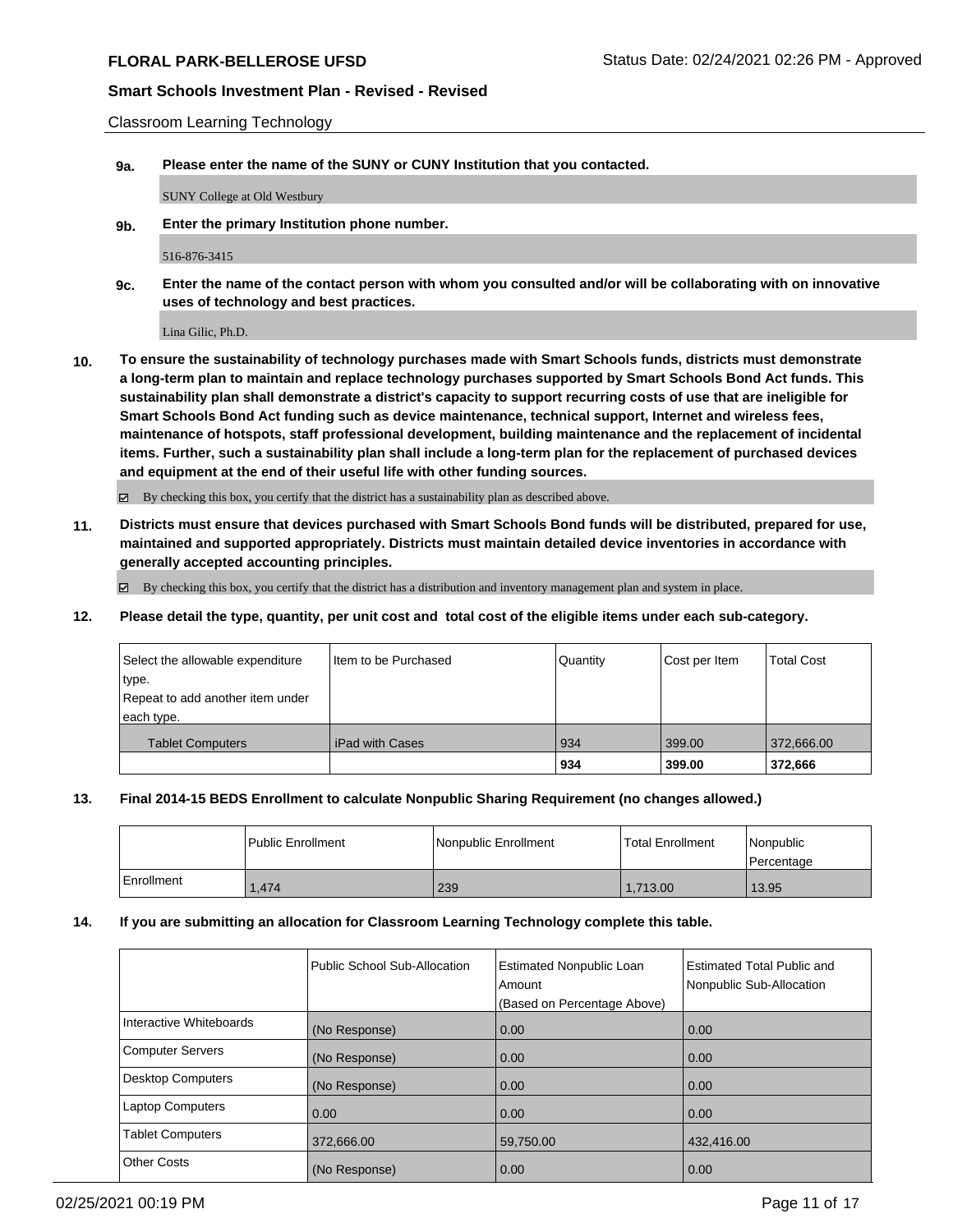Classroom Learning Technology

|         | Public School Sub-Allocation | <b>Estimated Nonpublic Loan</b><br>l Amount<br>(Based on Percentage Above) | <b>Estimated Total Public and</b><br>Nonpublic Sub-Allocation |
|---------|------------------------------|----------------------------------------------------------------------------|---------------------------------------------------------------|
| Totals: | 372.666.00                   | 59.750                                                                     | 432.416                                                       |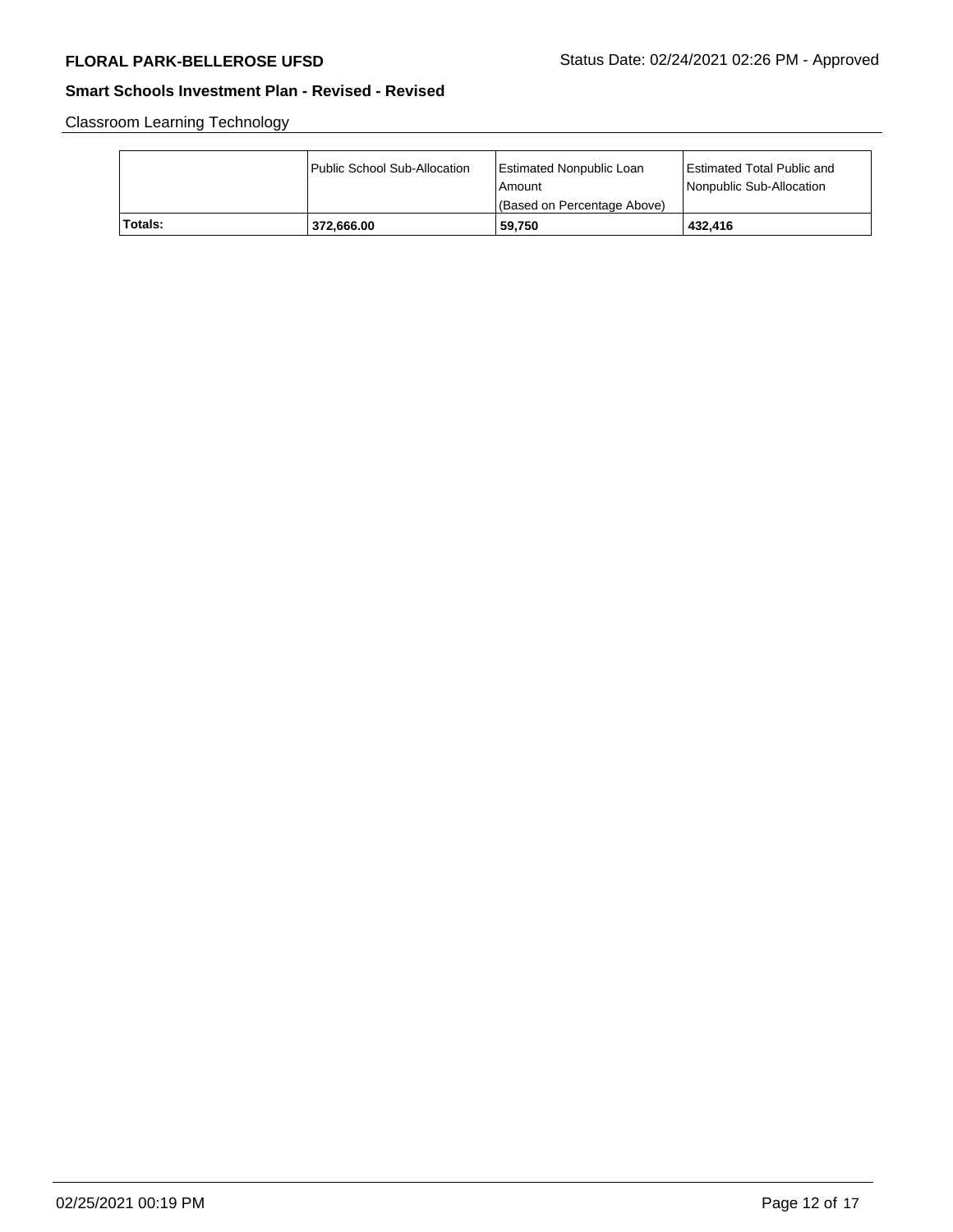## Pre-Kindergarten Classrooms

**1. Provide information regarding how and where the district is currently serving pre-kindergarten students and justify the need for additional space with enrollment projections over 3 years.**

(No Response)

- **2. Describe the district's plan to construct, enhance or modernize education facilities to accommodate prekindergarten programs. Such plans must include:**
	- **Specific descriptions of what the district intends to do to each space;**
	- **An affirmation that new pre-kindergarten classrooms will contain a minimum of 900 square feet per classroom;**
	- **The number of classrooms involved;**
	- **The approximate construction costs per classroom; and**
	- **Confirmation that the space is district-owned or has a long-term lease that exceeds the probable useful life of the improvements.**

(No Response)

**3. Smart Schools Bond Act funds may only be used for capital construction costs. Describe the type and amount of additional funds that will be required to support ineligible ongoing costs (e.g. instruction, supplies) associated with any additional pre-kindergarten classrooms that the district plans to add.**

(No Response)

**4. All plans and specifications for the erection, repair, enlargement or remodeling of school buildings in any public school district in the State must be reviewed and approved by the Commissioner. Districts that plan capital projects using their Smart Schools Bond Act funds will undergo a Preliminary Review Process by the Office of Facilities Planning.**

**Please indicate on a separate row each project number given to you by the Office of Facilities Planning.**

| Project Number |  |
|----------------|--|
| (No Response)  |  |
|                |  |

**5. Please detail the type, quantity, per unit cost and total cost of the eligible items under each sub-category.**

| Select the allowable expenditure | Item to be purchased | Quantity      | Cost per Item | <b>Total Cost</b> |
|----------------------------------|----------------------|---------------|---------------|-------------------|
| type.                            |                      |               |               |                   |
| Repeat to add another item under |                      |               |               |                   |
| each type.                       |                      |               |               |                   |
| (No Response)                    | (No Response)        | (No Response) | (No Response) | 0.00              |
|                                  |                      | υ             | 0.00          |                   |

**6. If you have made an allocation for Pre-Kindergarten Classrooms, complete this table. Note that the calculated Total at the bottom of the table must equal the Total allocation for this category that you entered in the SSIP Overview overall budget.**

|                                          | Sub-Allocation |
|------------------------------------------|----------------|
| Construct Pre-K Classrooms               | (No Response)  |
| Enhance/Modernize Educational Facilities | (No Response)  |
| <b>Other Costs</b>                       | (No Response)  |
| Totals:                                  | 0.00           |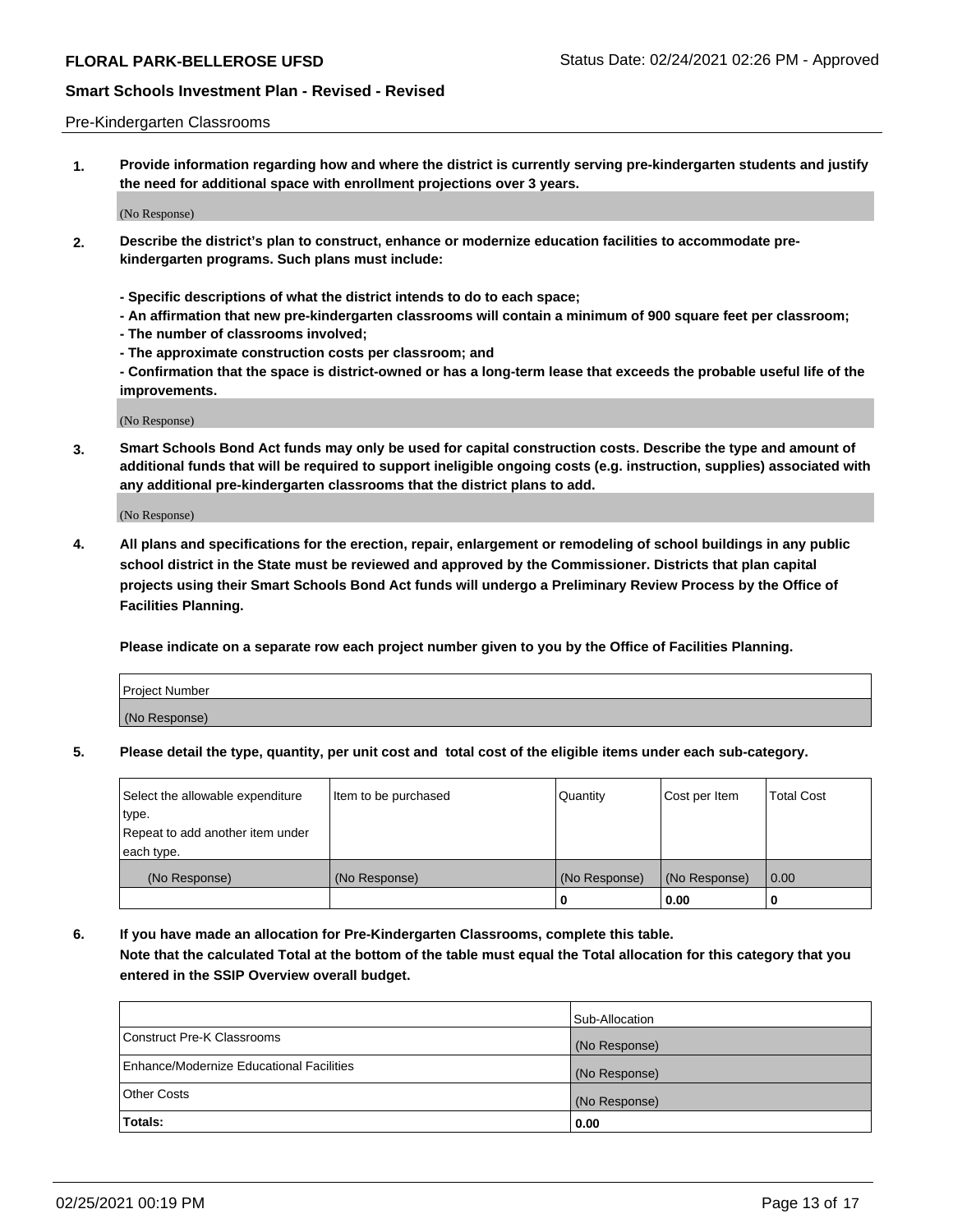Replace Transportable Classrooms

**1. Describe the district's plan to construct, enhance or modernize education facilities to provide high-quality instructional space by replacing transportable classrooms.**

(No Response)

**2. All plans and specifications for the erection, repair, enlargement or remodeling of school buildings in any public school district in the State must be reviewed and approved by the Commissioner. Districts that plan capital projects using their Smart Schools Bond Act funds will undergo a Preliminary Review Process by the Office of Facilities Planning.**

**Please indicate on a separate row each project number given to you by the Office of Facilities Planning.**

| Project Number |  |
|----------------|--|
|                |  |
|                |  |
|                |  |
| (No Response)  |  |
|                |  |
|                |  |

**3. For large projects that seek to blend Smart Schools Bond Act dollars with other funds, please note that Smart Schools Bond Act funds can be allocated on a pro rata basis depending on the number of new classrooms built that directly replace transportable classroom units.**

**If a district seeks to blend Smart Schools Bond Act dollars with other funds describe below what other funds are being used and what portion of the money will be Smart Schools Bond Act funds.**

(No Response)

**4. Please detail the type, quantity, per unit cost and total cost of the eligible items under each sub-category.**

| Select the allowable expenditure | Item to be purchased | Quantity      | Cost per Item | Total Cost |
|----------------------------------|----------------------|---------------|---------------|------------|
| ∣type.                           |                      |               |               |            |
| Repeat to add another item under |                      |               |               |            |
| each type.                       |                      |               |               |            |
| (No Response)                    | (No Response)        | (No Response) | (No Response) | 0.00       |
|                                  |                      | u             | 0.00          |            |

**5. If you have made an allocation for Replace Transportable Classrooms, complete this table. Note that the calculated Total at the bottom of the table must equal the Total allocation for this category that you entered in the SSIP Overview overall budget.**

|                                                | Sub-Allocation |
|------------------------------------------------|----------------|
| Construct New Instructional Space              | (No Response)  |
| Enhance/Modernize Existing Instructional Space | (No Response)  |
| Other Costs                                    | (No Response)  |
| Totals:                                        | 0.00           |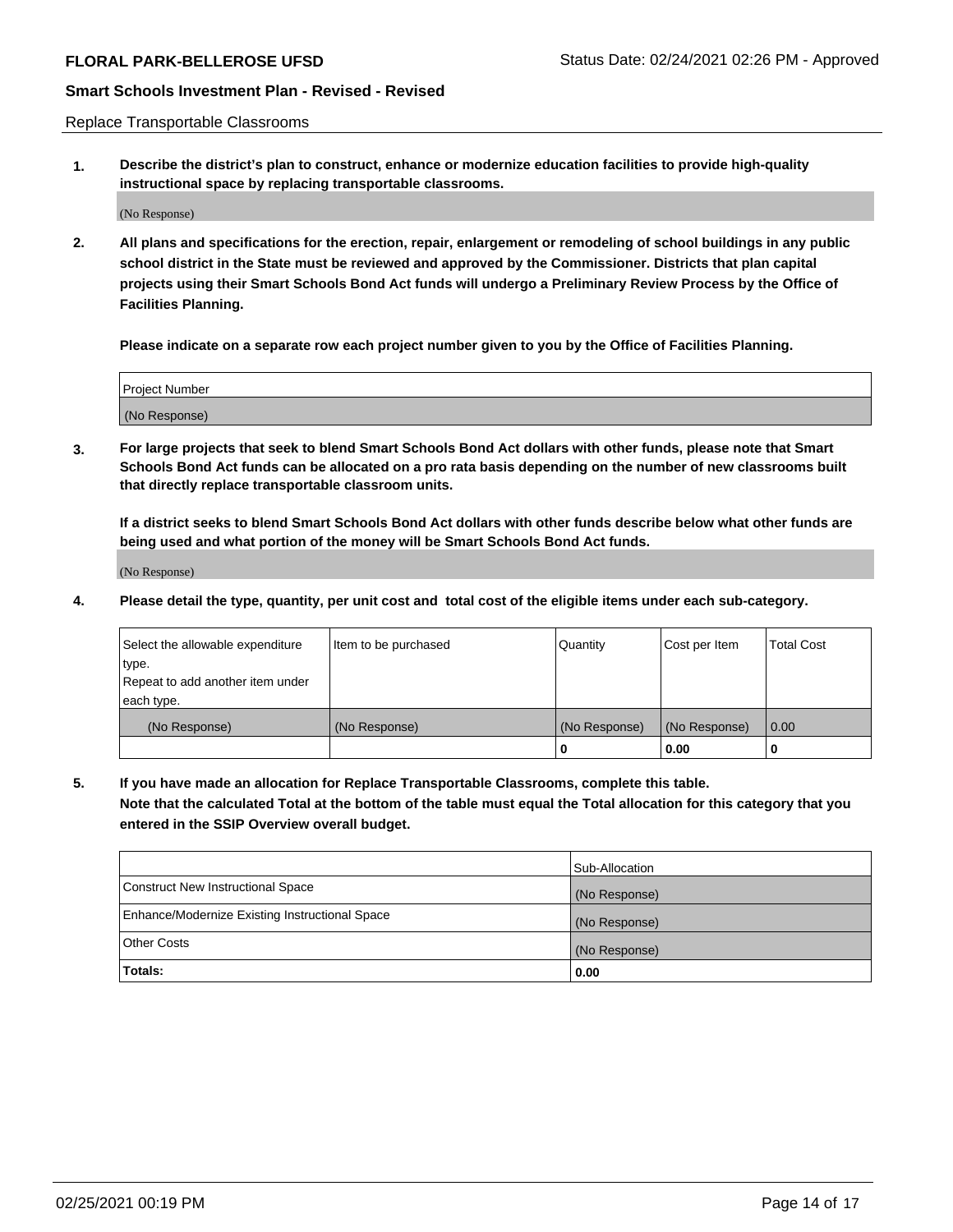High-Tech Security Features

**1. Describe how you intend to use Smart Schools Bond Act funds to install high-tech security features in school buildings and on school campuses.**

(No Response)

**2. All plans and specifications for the erection, repair, enlargement or remodeling of school buildings in any public school district in the State must be reviewed and approved by the Commissioner. Smart Schools plans with any expenditures in the High-Tech Security category require a project number from the Office of Facilities Planning. Districts must submit an SSBA LOI and receive project numbers prior to submitting the SSIP. As indicated on the LOI, some projects may be eligible for a streamlined review and will not require a building permit. Please indicate on a separate row each project number given to you by the Office of Facilities Planning.**

| <b>Project Number</b> |  |
|-----------------------|--|
| (No Response)         |  |

- **3. Was your project deemed eligible for streamlined Review?**
	- Yes
	- $\hfill \square$  No
- **4. Include the name and license number of the architect or engineer of record.**

| Name          | License Number |
|---------------|----------------|
| (No Response) | (No Response)  |

**5. Please detail the type, quantity, per unit cost and total cost of the eligible items under each sub-category.**

| Select the allowable expenditure | Item to be purchased | Quantity      | Cost per Item | Total Cost |
|----------------------------------|----------------------|---------------|---------------|------------|
| 'type.                           |                      |               |               |            |
| Repeat to add another item under |                      |               |               |            |
| each type.                       |                      |               |               |            |
| (No Response)                    | (No Response)        | (No Response) | (No Response) | 0.00       |
|                                  |                      | u             | 0.00          |            |

**6. If you have made an allocation for High-Tech Security Features, complete this table.**

**Enter each Sub-category Public Allocation based on the the expenditures listed in Table #5.**

|                                                      | Sub-Allocation |
|------------------------------------------------------|----------------|
| Capital-Intensive Security Project (Standard Review) | (No Response)  |
| <b>Electronic Security System</b>                    | (No Response)  |
| <b>Entry Control System</b>                          | (No Response)  |
| Approved Door Hardening Project                      | (No Response)  |
| <b>Other Costs</b>                                   | (No Response)  |
| Totals:                                              | 0.00           |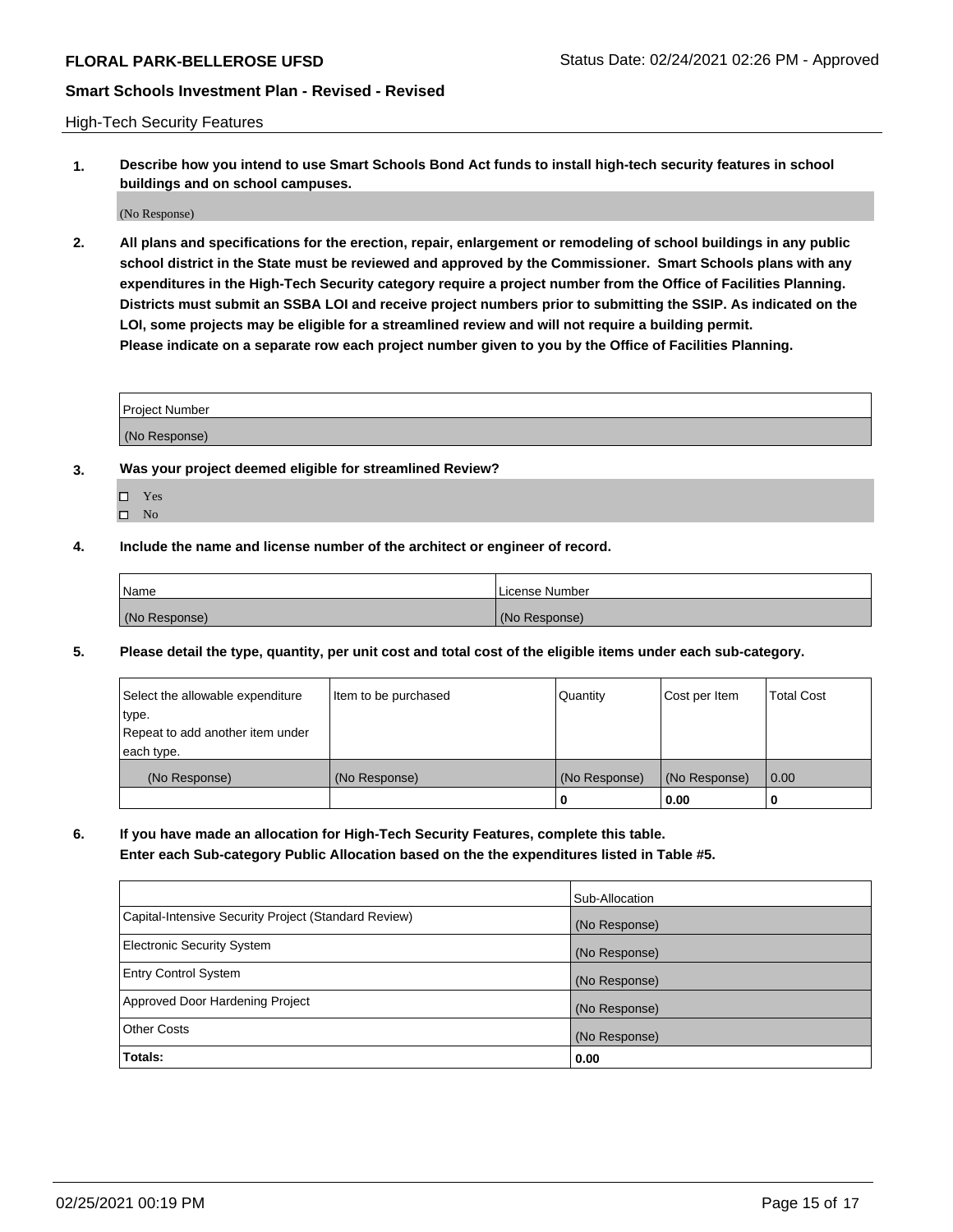Non-Public Schools

**1. Describe your plan to utilize SSBA funds to purchase devices and loan to the nonpublic schools within your district. Please specify what devices have been requested by the nonpublic schools. If the nonpublic schools have not finalized requests, the district should provide the date nonpublic schools will submit the request by.**

The non-public school has specifically requested Chromebook laptops. These are the devises they currently use and are compatible with their infrastructure and software platforms. Once our SSBA application is approved the District will purchase the Chromebook laptops, inventory and asset tag these devises and then lend them to the non-public school in our District.

**2. A final Smart Schools Investment Plan cannot be approved until school authorities have adopted regulations specifying the date by which requests from nonpublic schools for the purchase and loan of Smart Schools Bond Act classroom technology must be received by the district.**

By checking this box, you certify that you have such a plan and associated regulations in place that have been made public.

**2a. Please enter the date each year nonpublic schools must request loanable items from the school district. This date cannot be earlier than June 1 of the previous school year.**

June 1

## **3. Final 2014-15 BEDS Enrollment to calculate Nonpublic Sharing Requirement (no changes allowed.)**

|            | Public Enrollment | Nonpublic Enrollment | Total Enrollment | Nonpublic Percentage |
|------------|-------------------|----------------------|------------------|----------------------|
| Enrollment | 1.474             | 239                  | .713.00          | 13.95                |

## **4. Nonpublic Loan Calculator**

|                                                         | Loanable     | Loanable   | Additional | Estimated | Previously | Cumulative | <b>Final Per</b> | <b>Final Total</b> |
|---------------------------------------------------------|--------------|------------|------------|-----------|------------|------------|------------------|--------------------|
|                                                         | School       | Classroom  | Nonpublic  | Per Pupil | Approved   | Per Pupil  | Pupil Loan       | Loan               |
|                                                         | Connectivity | Technology | Loan       | Amount -  | Per Pupil  | Loan       | Amount -         | Amount -           |
|                                                         |              |            | (Optional) | This Plan | Amount(s)  | Amount     | This Plan        | This Plan          |
| Required Nonpublic  <br>Loan                            | 0.00         | 432,416.00 |            | 250.00    | 0.00       | 250.00     | 250.00           | 59,750.00          |
| Final Adjusted Loan<br>- (If additional loan<br> funds) | 0.00         | 432.416.00 | (No        | 250.00    | 0.00       | 250.00     | 250.00           | 59,750.00          |
|                                                         |              |            | Response)  |           |            |            |                  |                    |

# **5. Nonpublic Share**

|                                          | Final Per Pupil Amount | Final Nonpublic Loan Amount |
|------------------------------------------|------------------------|-----------------------------|
| Pending and Previously<br>Approved Plans | 0.00                   | 0.00                        |
| This Plan                                | 250.00                 | 59,750.00                   |
| Total                                    | 250.00                 | 59,750.00                   |

## **6. Distribution of Nonpublic Loan Amount by School**

| l Nonpublic School Name            | 2018-19 K-12 Enrollment | Special Ed School? If Yes, not eligible |
|------------------------------------|-------------------------|-----------------------------------------|
| <b>LOUR LADY OF VICTORY SCHOOL</b> | 268                     | <b>No</b>                               |

## **7. Please detail the type, quantity and per unit cost of the eligible items under each sub-category.**